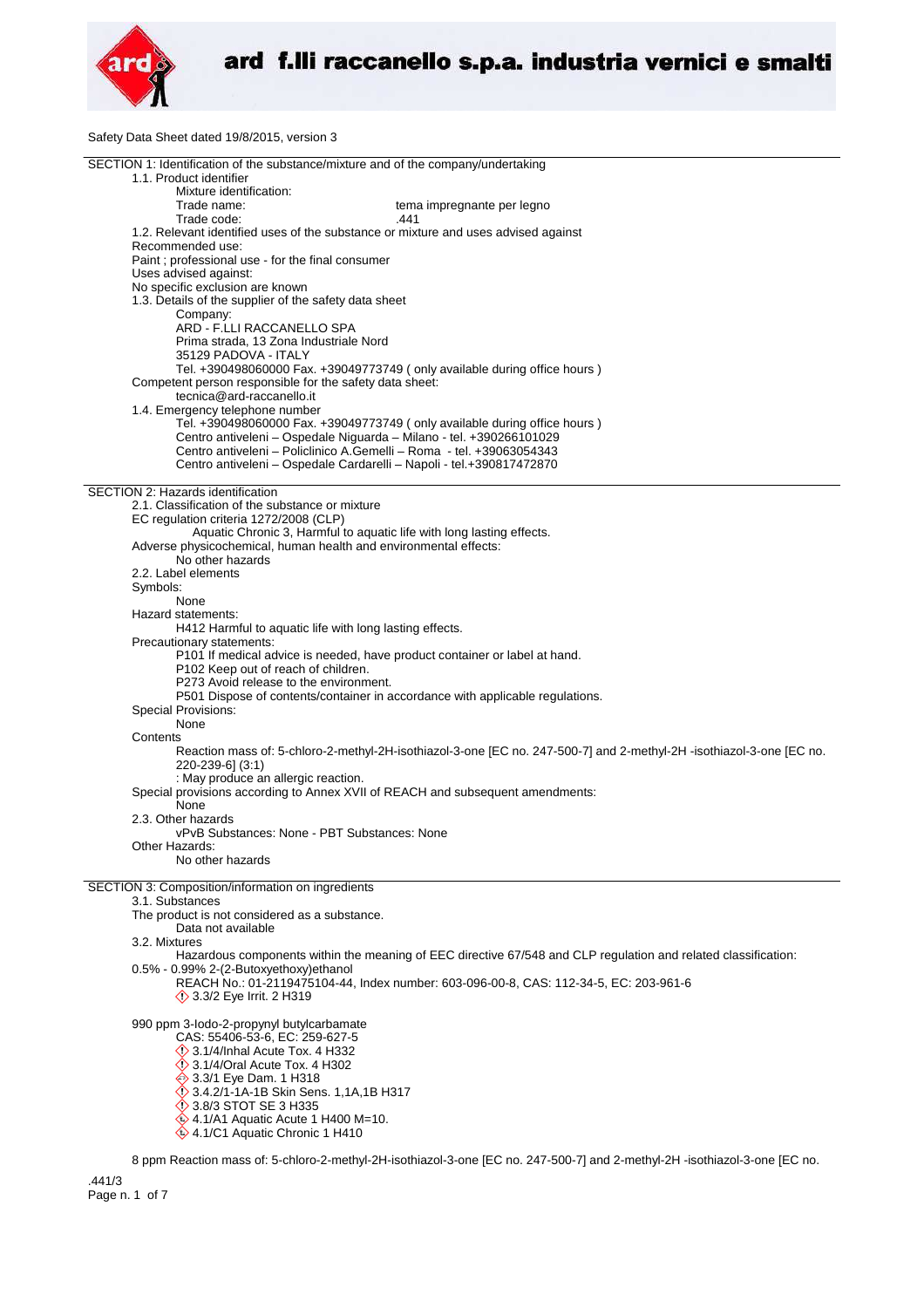Safety Data Sheet 220-239-6] (3:1)

Index number: 613-167-00-5, CAS: 55965-84-9

3.2/1B Skin Corr. 1B H314

- 3.4.2/1-1A-1B Skin Sens. 1,1A,1B H317
- $\hat{\textbf{Q}}$  4.1/A1 Aquatic Acute 1 H400 M=10.
- $\ddot{\diamond}$  4.1/C1 Aquatic Chronic 1 H410 M=10. **♦ 3.1/3/Oral Acute Tox. 3 H301**
- $\stackrel{\triangle}{\Leftrightarrow}$  3.1/3/Dermal Acute Tox. 3 H311
- $\overset{\triangle}{\diamond}$  3.1/3/Inhal Acute Tox. 3 H331

#### SECTION 4: First aid measures

4.1. Description of first aid measures

- In case of skin contact:
	- Wash with plenty of water and soap.
- In case of eyes contact:
	- Rinse immediately with plenty of water and seek medical advice.
- In case of Ingestion:
- Do not under any circumstances induce vomiting. OBTAIN A MEDICAL EXAMINATION IMMEDIATELY. In case of Inhalation:
- Remove casualty to fresh air and keep warm and at rest.
- 4.2. Most important symptoms and effects, both acute and delayed
	- No known symptoms to date.
- 4.3. Indication of any immediate medical attention and special treatment needed
	- Treatment: Treat symptomatically.
	-

# SECTION 5: Firefighting measures

- 5.1. Extinguishing media Suitable extinguishing media:
	-
	- Irrelevant, the product is not flammable. Extinguishing media which must not be used for safety reasons:
		- None in particular.
	-
- 5.2. Special hazards arising from the substance or mixture May produce toxic fumes of carbon monoxide if burning.
- Do not inhale explosion and combustion gases.
- 5.3. Advice for firefighters
	- Use suitable breathing apparatus . Collect contaminated fire extinguishing water separately. This must not be discharged into drains. Move undamaged containers from immediate hazard area if it can be done safely.

### SECTION 6: Accidental release measures

6.1. Personal precautions, protective equipment and emergency procedures

- Wear personal protection equipment.
- Remove all sources of ignition.
- Remove persons to safety.
	- See protective measures under point 7 and 8.
- 6.2. Environmental precautions
	- Do not allow to enter into soil/subsoil. Do not allow to enter into surface water or drains.
	- Retain contaminated washing water and dispose it.
		- In case of gas escape or of entry into waterways, soil or drains, inform the responsible authorities.
- 6.3. Methods and material for containment and cleaning up Suitable material for taking up: absorbing material, organic, sand.
- Wash with plenty of water.
- 6.4. Reference to other sections
	- See also section 8 and 13

### SECTION 7: Handling and storage

- 7.1. Precautions for safe handling
	- Avoid contact with skin and eyes, inhalation of vapours and mists.
	- Don't use empty container before they have been cleaned.
	- Contamined clothing should be changed before entering eating areas.
		- Do not eat or drink while working.
	- See also section 8 for recommended protective equipment.
	- 7.2. Conditions for safe storage, including any incompatibilities
		- Keep away from food, drink and feed.
			- Incompatible materials:
		- None in particular.
		- Instructions as regards storage premises:
		- Adequately ventilated premises.
	- 7.3. Specific end use(s)
		- None in particular

SECTION 8: Exposure controls/personal protection

8.1. Control parameters

.441/3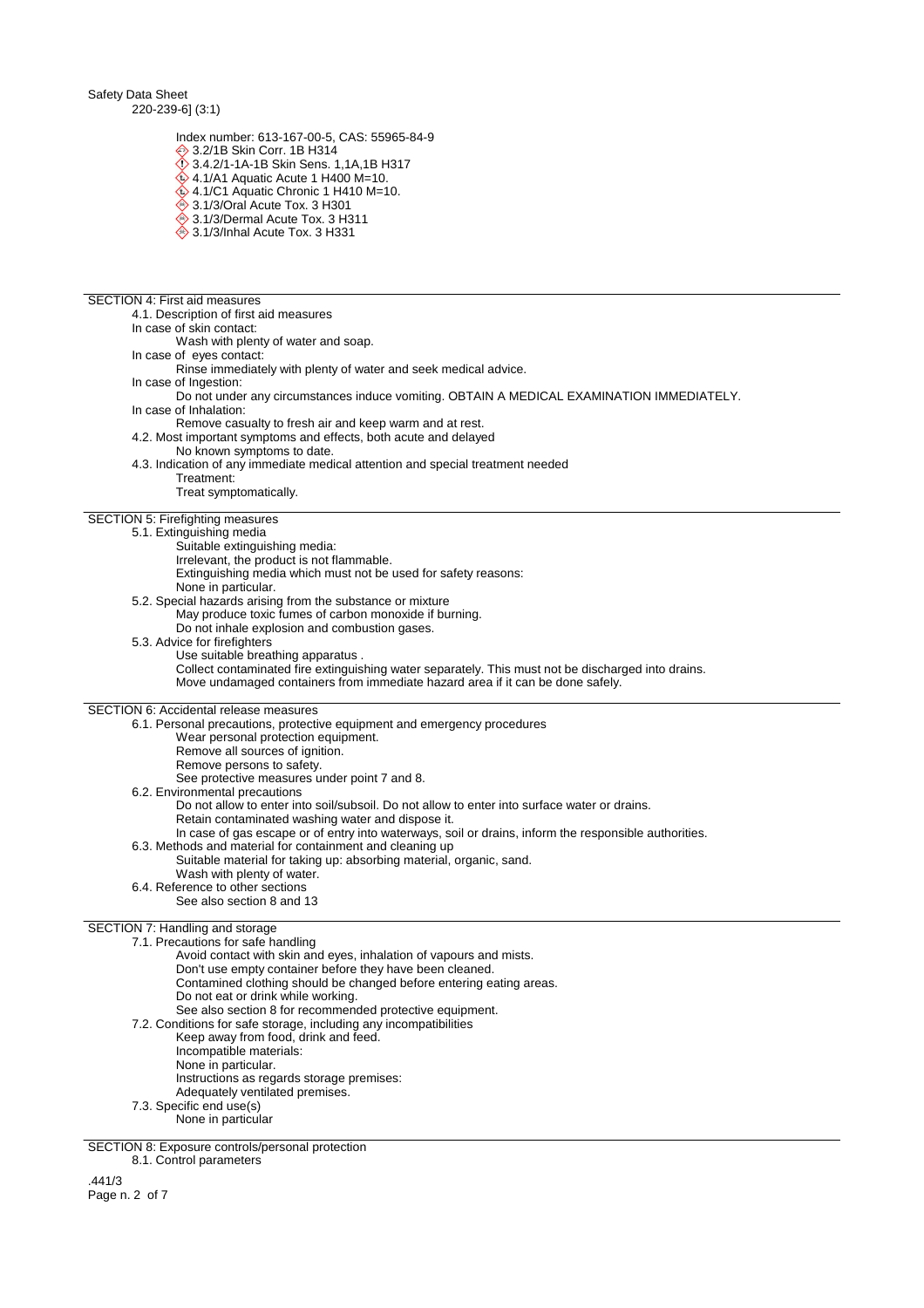| Exposure limit(s):       |                                                                                                                                                                                                                                                                                                                                                                                                                                        |
|--------------------------|----------------------------------------------------------------------------------------------------------------------------------------------------------------------------------------------------------------------------------------------------------------------------------------------------------------------------------------------------------------------------------------------------------------------------------------|
|                          | 2-(2-Butoxyethoxy)ethanol - CAS: 112-34-5                                                                                                                                                                                                                                                                                                                                                                                              |
|                          | OEL EU - LTE(8h): 67.5 mg/m3, 10 ppm - STE: 101.2 mg/m3, 15 ppm - Notes: Bold-type: Indicative                                                                                                                                                                                                                                                                                                                                         |
|                          | Occupational Exposure Limit Values [2,3] and Limit Values for Occupational Exposure [4] (for references see                                                                                                                                                                                                                                                                                                                            |
|                          | bibliography)                                                                                                                                                                                                                                                                                                                                                                                                                          |
|                          | TLV ACGIH - LTE(8h): 66 mg/m3, 10 ppm - Notes: (IFV) - Hematologic, liver and kidney eff                                                                                                                                                                                                                                                                                                                                               |
| <b>DNEL Values:</b>      |                                                                                                                                                                                                                                                                                                                                                                                                                                        |
|                          | 2-(2-Butoxyethoxy)ethanol - CAS: 112-34-5                                                                                                                                                                                                                                                                                                                                                                                              |
|                          | Worker Professional: 67.5 mg/m3 - Exposure: Human Inhalation - Frequency: Long Term, local effects<br>Worker Professional: 67.5 mg/kg - Exposure: Human Inhalation - Frequency: Long Term, systemic effects<br>Worker Professional: 20 mg/kg - Exposure: Human Dermal - Frequency: Long Term, systemic effects<br>Exposure: Human Dermal - Frequency: Long Term, local effects - Endpoint: Hazard Identified but no value<br>available |
| <b>PNEC Values:</b>      |                                                                                                                                                                                                                                                                                                                                                                                                                                        |
|                          | 2-(2-Butoxyethoxy)ethanol - CAS: 112-34-5                                                                                                                                                                                                                                                                                                                                                                                              |
|                          | Target: Fresh Water - Value: 1 mg/l                                                                                                                                                                                                                                                                                                                                                                                                    |
|                          | Target: Marine water - Value: 0.1 mg/l                                                                                                                                                                                                                                                                                                                                                                                                 |
|                          | Target: Freshwater sediments - Value: 4 mg/kg                                                                                                                                                                                                                                                                                                                                                                                          |
|                          | Target: Marine water sediments - Value: 0.4 mg/kg                                                                                                                                                                                                                                                                                                                                                                                      |
|                          | Target: Food chain - Value: 56 mg/kg                                                                                                                                                                                                                                                                                                                                                                                                   |
| 8.2. Exposure controls   |                                                                                                                                                                                                                                                                                                                                                                                                                                        |
| Eye/ face protection:    |                                                                                                                                                                                                                                                                                                                                                                                                                                        |
|                          | Not needed for normal use. Anyway, operate according good working practices.                                                                                                                                                                                                                                                                                                                                                           |
| Skin protection          |                                                                                                                                                                                                                                                                                                                                                                                                                                        |
| a) protection for hands: |                                                                                                                                                                                                                                                                                                                                                                                                                                        |
|                          | One-time gloves.                                                                                                                                                                                                                                                                                                                                                                                                                       |
| b) other:                |                                                                                                                                                                                                                                                                                                                                                                                                                                        |
|                          | No special precaution must be adopted for normal use.                                                                                                                                                                                                                                                                                                                                                                                  |
| Respiratory protection:  |                                                                                                                                                                                                                                                                                                                                                                                                                                        |
|                          | Not needed for normal use.                                                                                                                                                                                                                                                                                                                                                                                                             |
| Thermal Hazards:         |                                                                                                                                                                                                                                                                                                                                                                                                                                        |
| None                     |                                                                                                                                                                                                                                                                                                                                                                                                                                        |
|                          | Environmental exposure controls:                                                                                                                                                                                                                                                                                                                                                                                                       |
| None                     |                                                                                                                                                                                                                                                                                                                                                                                                                                        |
|                          | Appropriate engineering controls:                                                                                                                                                                                                                                                                                                                                                                                                      |
| None                     |                                                                                                                                                                                                                                                                                                                                                                                                                                        |

### SECTION 9: Physical and chemical properties

9.1. Information on basic physical and chemical properties

| <b>Properties</b>                                | Value                              | Method:                  | Notes:                   |
|--------------------------------------------------|------------------------------------|--------------------------|--------------------------|
| Appearance and colour:                           | Fluid dispersion<br>various colors | $\overline{a}$           | $\overline{a}$           |
| Odour:                                           | Characteristic:<br>slightly acrid  | $\overline{\phantom{a}}$ | --                       |
| Odour threshold:                                 | Data not available                 | $\overline{a}$           | $-$                      |
| pH:                                              | 7,5                                | $-$                      | $20^{\circ}$ C           |
| Melting point / freezing point:                  | Data not available                 | $\overline{\phantom{a}}$ | $-$                      |
| Initial boiling point and boiling<br>range:      | Data not available                 | $\overline{\phantom{a}}$ | $\overline{\phantom{a}}$ |
| Flash point:                                     | Not flammable                      | $\overline{a}$           | $\overline{\phantom{a}}$ |
| Evaporation rate:                                | Data not available                 | $\overline{\phantom{a}}$ | $\overline{\phantom{a}}$ |
| Solid/gas flammability:                          | Data not available                 | $\overline{\phantom{a}}$ | --                       |
| Upper/lower flammability or<br>explosive limits: | Data not available                 | $\overline{\phantom{a}}$ | --                       |
| Vapour pressure:                                 | Data not available                 | $\overline{\phantom{a}}$ | $-$                      |
| Vapour density:                                  | Data not available                 | $\overline{\phantom{a}}$ | $\overline{\phantom{a}}$ |
| Relative density:                                | 1020 - 1040 g/l                    | UNI EN ISO<br>2811-1     | $20^{\circ}$ C           |
| Solubility in water:                             | Miscible                           | $-$                      | $\overline{a}$           |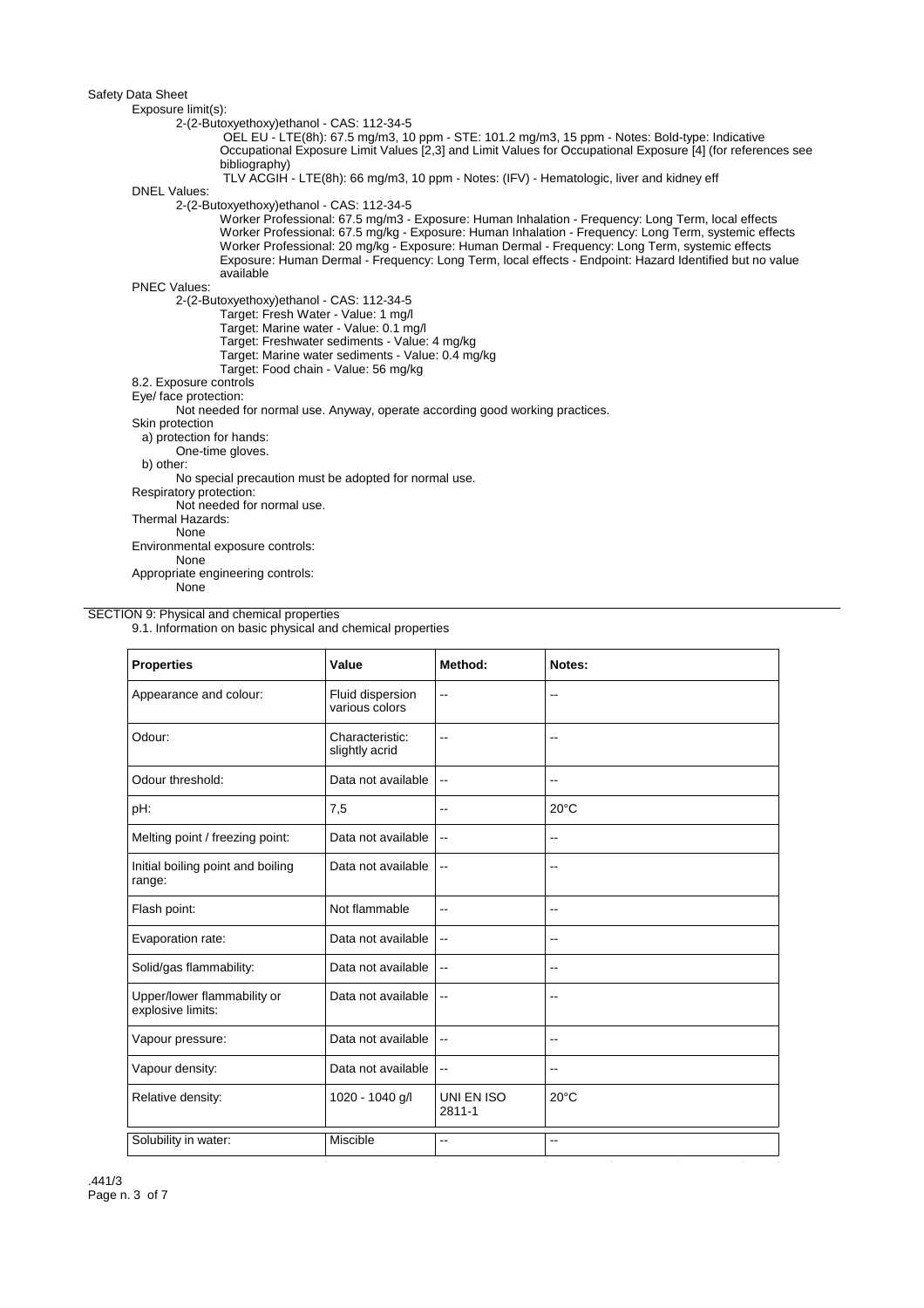| Solubility in oil:                           | Insoluble          | --                       | --             |
|----------------------------------------------|--------------------|--------------------------|----------------|
| Partition coefficient (n-octanol/<br>water): | Data not available | $\sim$                   | --             |
| Auto-ignition temperature:                   | Data not available | $\sim$                   | --             |
| Decomposition temperature:                   | Data not available | $\sim$                   | --             |
| Viscosity:                                   | $32 - 38$ s        | DIN 53211, 6mm           | $20^{\circ}$ C |
| Explosive properties:                        | Data not available | $\overline{\phantom{a}}$ | --             |
| Oxidizing properties:                        | Data not available | $\overline{\phantom{a}}$ | --             |

### 9.2. Other information

| <b>Properties</b>                        | Value              | Method:                  | Notes: |
|------------------------------------------|--------------------|--------------------------|--------|
| Miscibility:                             | Data not available | $\sim$ $\sim$            | --     |
| Fat Solubility:                          | Data not available | $\overline{\phantom{a}}$ | --     |
| Conductivity:                            | Data not available | $\overline{\phantom{a}}$ | $- -$  |
| Substance Groups relevant<br>properties: | Data not available | $\sim$                   | --     |

| Note: The data herein refer to QC when the product was put on the market.                                                                                                            |  |
|--------------------------------------------------------------------------------------------------------------------------------------------------------------------------------------|--|
| SECTION 10: Stability and reactivity                                                                                                                                                 |  |
| 10.1. Reactivity                                                                                                                                                                     |  |
| Stable under normal conditions                                                                                                                                                       |  |
| 10.2. Chemical stability                                                                                                                                                             |  |
| Stable under normal conditions                                                                                                                                                       |  |
| 10.3. Possibility of hazardous reactions                                                                                                                                             |  |
| None                                                                                                                                                                                 |  |
| 10.4. Conditions to avoid                                                                                                                                                            |  |
| Stable under normal conditions.                                                                                                                                                      |  |
| 10.5. Incompatible materials                                                                                                                                                         |  |
| None in particular.                                                                                                                                                                  |  |
| 10.6. Hazardous decomposition products                                                                                                                                               |  |
| None.                                                                                                                                                                                |  |
|                                                                                                                                                                                      |  |
| SECTION 11: Toxicological information                                                                                                                                                |  |
| 11.1. Information on toxicological effects                                                                                                                                           |  |
| Toxicological information of the mixture:                                                                                                                                            |  |
| Data not available                                                                                                                                                                   |  |
| Toxicological information of the main substances found in the mixture:                                                                                                               |  |
| 2-(2-Butoxyethoxy)ethanol - CAS: 112-34-5                                                                                                                                            |  |
| a) acute toxicity:                                                                                                                                                                   |  |
| Test: LD50 - Route: Oral - Species: Rat > 5000 mg/kg                                                                                                                                 |  |
| Test: LD50 - Route: Skin - Species: Rabbit = 2764 mg/kg                                                                                                                              |  |
| b) skin corrosion/irritation:                                                                                                                                                        |  |
| Test: Skin Irritant - Species: Rabbit Positive                                                                                                                                       |  |
| c) serious eye damage/irritation:                                                                                                                                                    |  |
| Test: Eye Irritant - Species: Rabbit Positive                                                                                                                                        |  |
| d) respiratory or skin sensitisation:                                                                                                                                                |  |
| <b>Test: Skin Sensitization Negative</b>                                                                                                                                             |  |
| e) germ cell mutagenicity:                                                                                                                                                           |  |
| Test: Mutagenesis Negative - Notes: OECD 471                                                                                                                                         |  |
| g) reproductive toxicity:                                                                                                                                                            |  |
| <b>Test: Reproductive Toxicity Negative</b>                                                                                                                                          |  |
| 3-lodo-2-propynyl butylcarbamate - CAS: 55406-53-6                                                                                                                                   |  |
| a) acute toxicity:                                                                                                                                                                   |  |
| Test: LD50 - Route: Oral - Species: Rat > 300 mg/kg                                                                                                                                  |  |
| Test: LD50 - Route: Skin - Species: Rat > 2000 mg/kg                                                                                                                                 |  |
| b) skin corrosion/irritation:                                                                                                                                                        |  |
| Test: Skin Irritant - Route: Skin - Species: Rabbit Negative                                                                                                                         |  |
| c) serious eye damage/irritation:                                                                                                                                                    |  |
| Test: Eye Corrosive - Species: Rabbit Positive<br>d) respiratory or skin sensitisation:                                                                                              |  |
|                                                                                                                                                                                      |  |
| Test: Skin Sensitization - Route: Skin Positive                                                                                                                                      |  |
| i) STOT-repeated exposure:                                                                                                                                                           |  |
| Test: Respiratory Tract Irritant - Route: Inhalation Positive<br>Reaction mass of: 5-chloro-2-methyl-2H-isothiazol-3-one [EC no. 247-500-7] and 2-methyl-2H-isothiazol-3-one [EC no. |  |
|                                                                                                                                                                                      |  |
| .441/3                                                                                                                                                                               |  |
| Page n. 4 of 7                                                                                                                                                                       |  |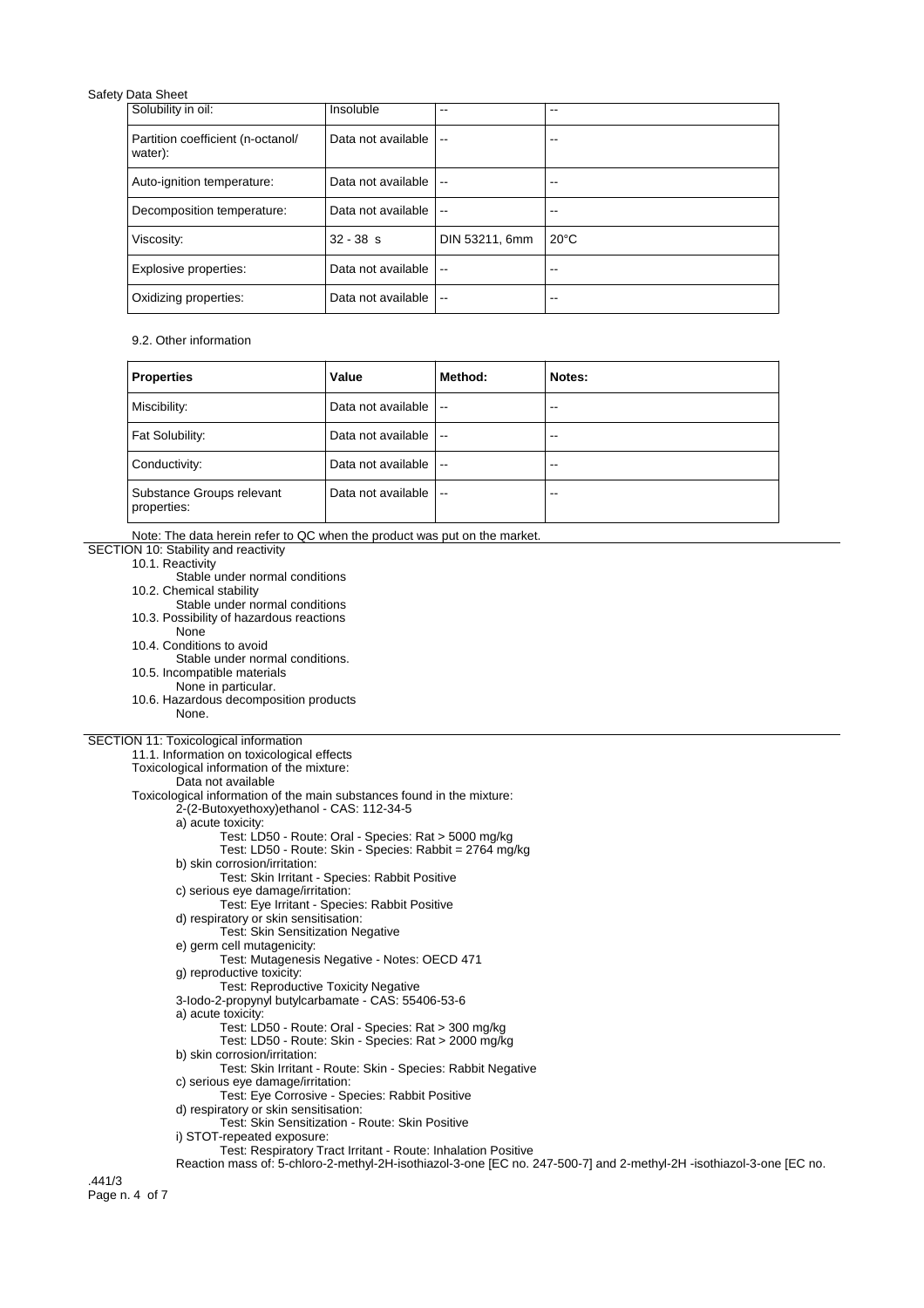220-239-6] (3:1)

- CAS: 55965-84-9

a) acute toxicity:

- Test: LD50 Route: Skin Species: Rabbit = 660 mg/kg
- Test: LC50 Route: Inhalation Aerosols Species: Rat = 2.36 mg/L Duration: 4h

d) respiratory or skin sensitisation:

- Test: Skin Sensitization Positive
- e) germ cell mutagenicity:

Test: Mutagenesis Negative

f) carcinogenicity:

Test: Carcinogenicity Negative

g) reproductive toxicity:

Test: Reproductive Toxicity Negative

If not differently specified, the information required in Regulation (EU)2015/830 listed below must be considered as N.A.: a) acute toxicity;

b) skin corrosion/irritation;

c) serious eye damage/irritation;

d) respiratory or skin sensitisation;

- e) germ cell mutagenicity;
- f) carcinogenicity;

g) reproductive toxicity;

- h) STOT-single exposure;
- i) STOT-repeated exposure;
- 

SECTION 12:Ecological information

### 12.1. Toxicity

j) aspiration hazard. Adopt good working practices, so that the product is not released into the environment. 2-(2-Butoxyethoxy)ethanol - CAS: 112-34-5 a) Aquatic acute toxicity: Endpoint: EC50 - Species: Daphnia > 100 mg/L - Duration h: 48 - Notes: Daphnia magna Endpoint: EC50 - Species: Daphnia = 2850 mg/L - Duration h: 24 - Notes: Daphnia magna Endpoint: IC50 - Species: Algae > 100 mg/L - Duration h: 96 - Notes: Scenedesmus subspicatus Endpoint: LC50 - Species: Fish = 1300 mg/L - Duration h: 96 - Notes: Lepomis macrochirus Endpoint: LC50 - Species: Fish = 2700 mg/L - Duration h: 24 - Notes: Carassius auratus 3-Iodo-2-propynyl butylcarbamate - CAS: 55406-53-6 a) Aquatic acute toxicity: Endpoint: EC50 - Species: Daphnia = 0.21 mg/L - Duration h: 48 - Notes: Daphnia magna Endpoint: IC50 - Species: Algae = 0.026 mg/L - Duration h: 72 - Notes: Desmodesmus subspicatus Endpoint: LC50 - Species: Fish = 0.43 mg/L - Duration h: 96 - Notes: Danio rerio b) Aquatic chronic toxicity: Endpoint: NOEC - Species: Fish = 0.0084 mg/L - Duration h: 840 - Notes: pimephales promelas Reaction mass of: 5-chloro-2-methyl-2H-isothiazol-3-one [EC no. 247-500-7] and 2-methyl-2H -isothiazol-3-one [EC no. 220-239-6] (3:1) - CAS: 55965-84-9 a) Aquatic acute toxicity: Endpoint: EC50 - Species: Daphnia = 0.1 mg/L - Duration h: 48 - Notes: Daphnia magna- OECD 202 Endpoint: EC50 - Species: Algae = 0.048 mg/L - Duration h: 72 - Notes: Pseudokirchnella subcapitata- OECD 201 12089 Endpoint: EC50 - Species: Fish = 0.22 mg/L - Duration h: 96 - Notes: Oncorhynchus mykiss- OECD 203 12.2. Persistence and degradability Reaction mass of: 5-chloro-2-methyl-2H-isothiazol-3-one [EC no. 247-500-7] and 2-methyl-2H -isothiazol-3-one [EC no. 220-239-6] (3:1) - CAS: 55965-84-9 Biodegradability: Readily biodegradable - Test: Oxygen consumption - Duration: Data not available - %: Data not available - Notes: OECD 301 D (Closed-Bottle-Test) 12.3. Bioaccumulative potential 3-Iodo-2-propynyl butylcarbamate - CAS: 55406-53-6

Bioaccumulation: Not bioaccumulative - Test: log Kow 2.8 - Duration: Data not available - Notes: Data not available

Reaction mass of: 5-chloro-2-methyl-2H-isothiazol-3-one [EC no. 247-500-7] and 2-methyl-2H -isothiazol-3-one [EC no. 220-239-6] (3:1)

- CAS: 55965-84-9

Bioaccumulation: Not bioaccumulative - Test: log Kow -0.75 - Duration: Data not available - Notes: Data not available

12.4. Mobility in soil

Data not available

12.5. Results of PBT and vPvB assessment

vPvB Substances: None - PBT Substances: None

12.6. Other adverse effects

None

SECTION 13: Disposal considerations

13.1. Waste treatment methods

Recover if possible. In so doing, comply with the local and national regulations currently in force.

Waste should not be disposed of by release to sewers.

Contaminated packaging thinners and cleaning diluents must be landfilled.

.441/3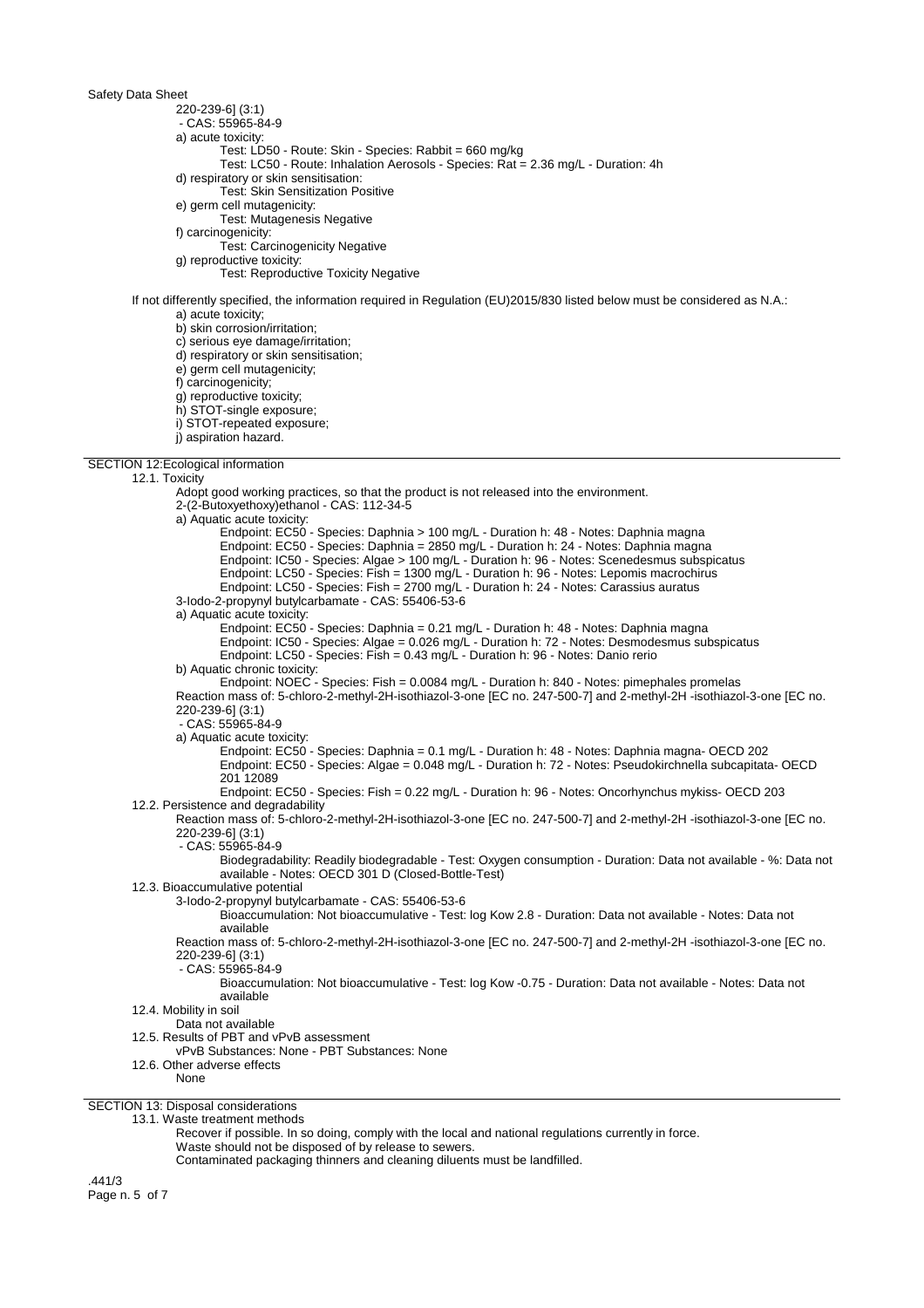SECTION 14: Transport information 14.1. UN number Not classified as dangerous in the meaning of transport regulations. 14.2. UN proper shipping name Data not available 14.3. Transport hazard class(es) Data not available 14.4. Packing group Data not available 14.5. Environmental hazards ADR-Enviromental Pollutant: No Data not available 14.6. Special precautions for user Data not available 14.7. Transport in bulk according to Annex II of Marpol and the IBC Code Data not available SECTION 15: Regulatory information 15.1. Safety, health and environmental regulations/legislation specific for the substance or mixture DIR.2004/42/CE. Subcategory e Type BA limit COV 130 g/l. Contained in product < 130 g/l. Regulation (EU) No 528/2012 and subsequent amendments. This product contains biocides. Active ingredients: 3-iodoprop-2-ynyl N-butylcarbamate (IPBC) Dir. 98/24/EC (Risks related to chemical agents at work). Directive 2000/39/CE (Occupational exposure limit values) and subsequent modifications: 2004/37/CE, 2006/15/CE and 2009/161/UE. Regulation (EC) n. 1907/2006 (REACH) Regulation (EC) n. 1272/2008 (CLP) Regulation (EC) n. 790/2009 (ATP 1 CLP) and (EU) n. 758/2013 Regulation (EU) 2015/830 Regulation (EU) n. 286/2011 (ATP 2 CLP) Regulation (EU) n. 618/2012 (ATP 3 CLP) Regulation (EU) n. 487/2013 (ATP 4 CLP) Regulation (EU) n. 944/2013 (ATP 5 CLP) Regulation (EU) n. 605/2014 (ATP 6 CLP) Restrictions related to the product or the substances contained according to Annex XVII Regulation (EC) 1907/2006 (REACH) and subsequent modifications: None Where applicable, refer to the following regulatory provisions : Directive 2003/105/CE ('Activities linked to risks of serious accidents') and subsequent amendments. Regulation (EC) nr 648/2004 (detergents). 1999/13/EC (VOC directive) Provisions related to directives 82/501/EC(Seveso), 96/82/EC(Seveso II): Data not available 15.2. Chemical safety assessment No SECTION 16: Other information Full text of phrases referred to in Section 3: H319 Causes serious eye irritation. H332 Harmful if inhaled. H302 Harmful if swallowed. H318 Causes serious eye damage. H317 May cause an allergic skin reaction. H335 May cause respiratory irritation. H400 Very toxic to aquatic life. H410 Very toxic to aquatic life with long lasting effects. H314 Causes severe skin burns and eye damage. H301 Toxic if swallowed. H311 Toxic in contact with skin. H331 Toxic if inhaled. Paragraphs modified from the previous revision: SECTION 1: Identification of the substance/mixture and of the company/undertaking SECTION 2: Hazards identification SECTION 3: Composition/information on ingredients SECTION 4: First aid measures SECTION 5: Firefighting measures SECTION 6: Accidental release measures SECTION 7: Handling and storage SECTION 8: Exposure controls/personal protection SECTION 9: Physical and chemical properties

- SECTION 10: Stability and reactivity
- SECTION 11: Toxicological information
- SECTION 12:Ecological information

.441/3 Page n. 6 of 7